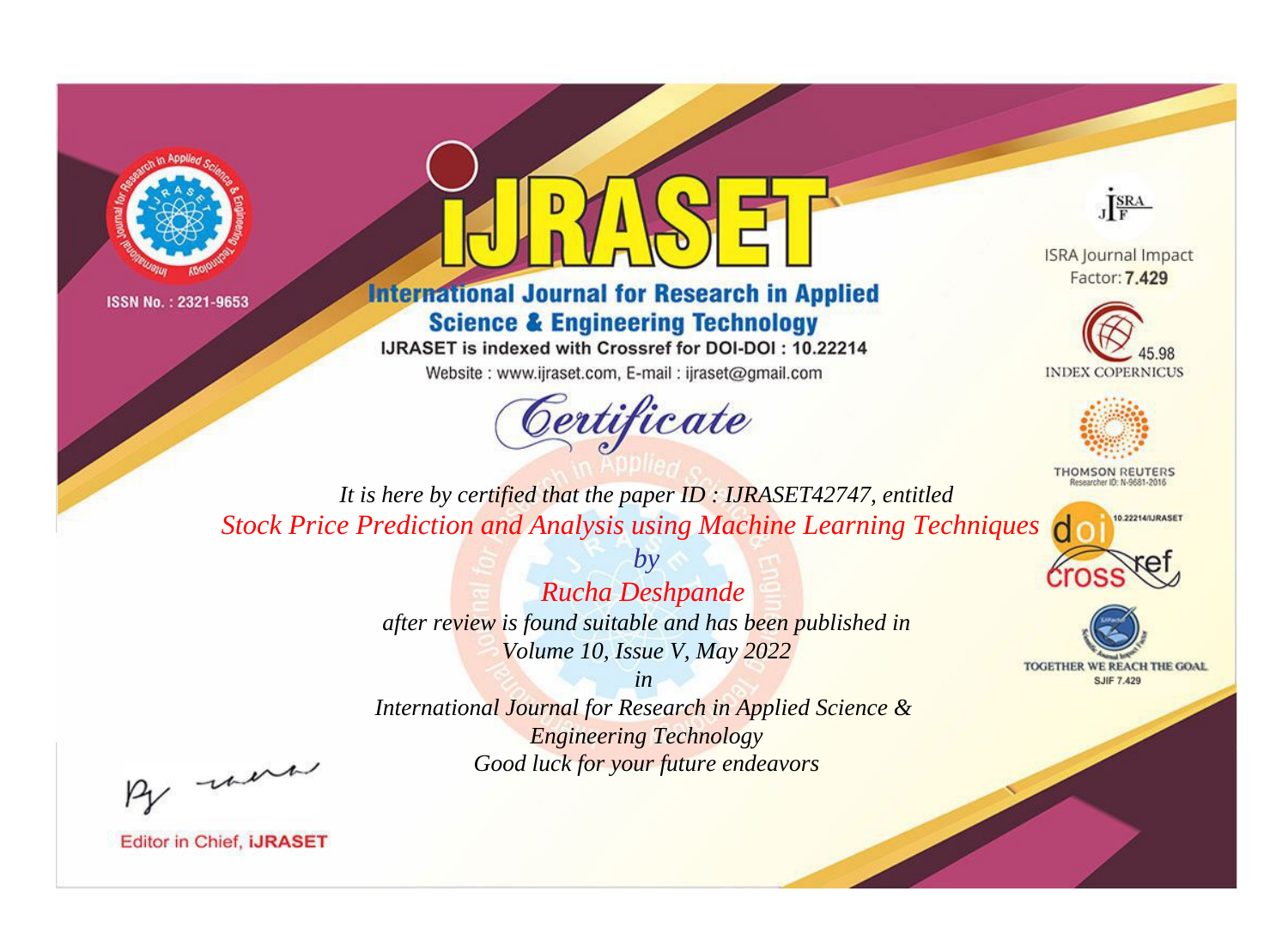



## **International Journal for Research in Applied Science & Engineering Technology**

IJRASET is indexed with Crossref for DOI-DOI: 10.22214

Website: www.ijraset.com, E-mail: ijraset@gmail.com



JERA

**ISRA Journal Impact** Factor: 7.429





**THOMSON REUTERS** 



TOGETHER WE REACH THE GOAL **SJIF 7.429** 

*It is here by certified that the paper ID : IJRASET42747, entitled Stock Price Prediction and Analysis using Machine Learning Techniques*

> *Divyank Lunkad after review is found suitable and has been published in Volume 10, Issue V, May 2022*

*by*

*in* 

*International Journal for Research in Applied Science & Engineering Technology Good luck for your future endeavors*

By morn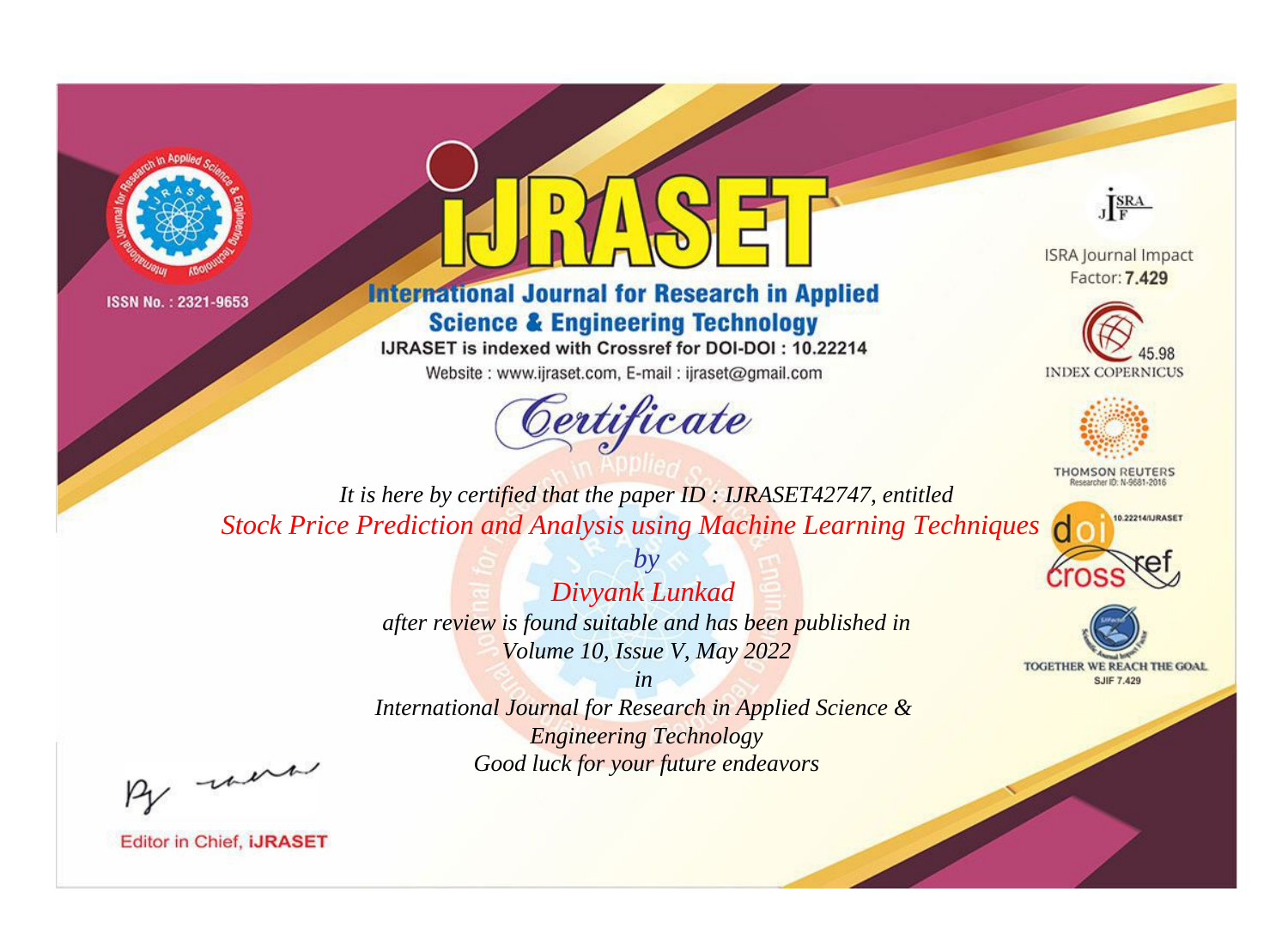



## **International Journal for Research in Applied Science & Engineering Technology**

IJRASET is indexed with Crossref for DOI-DOI: 10.22214

Website: www.ijraset.com, E-mail: ijraset@gmail.com



JERA

**ISRA Journal Impact** Factor: 7.429





**THOMSON REUTERS** 



TOGETHER WE REACH THE GOAL **SJIF 7.429** 

*It is here by certified that the paper ID : IJRASET42747, entitled Stock Price Prediction and Analysis using Machine Learning Techniques*

> *Madhura Kunjir after review is found suitable and has been published in Volume 10, Issue V, May 2022*

*by*

*in* 

*International Journal for Research in Applied Science & Engineering Technology Good luck for your future endeavors*

By morn